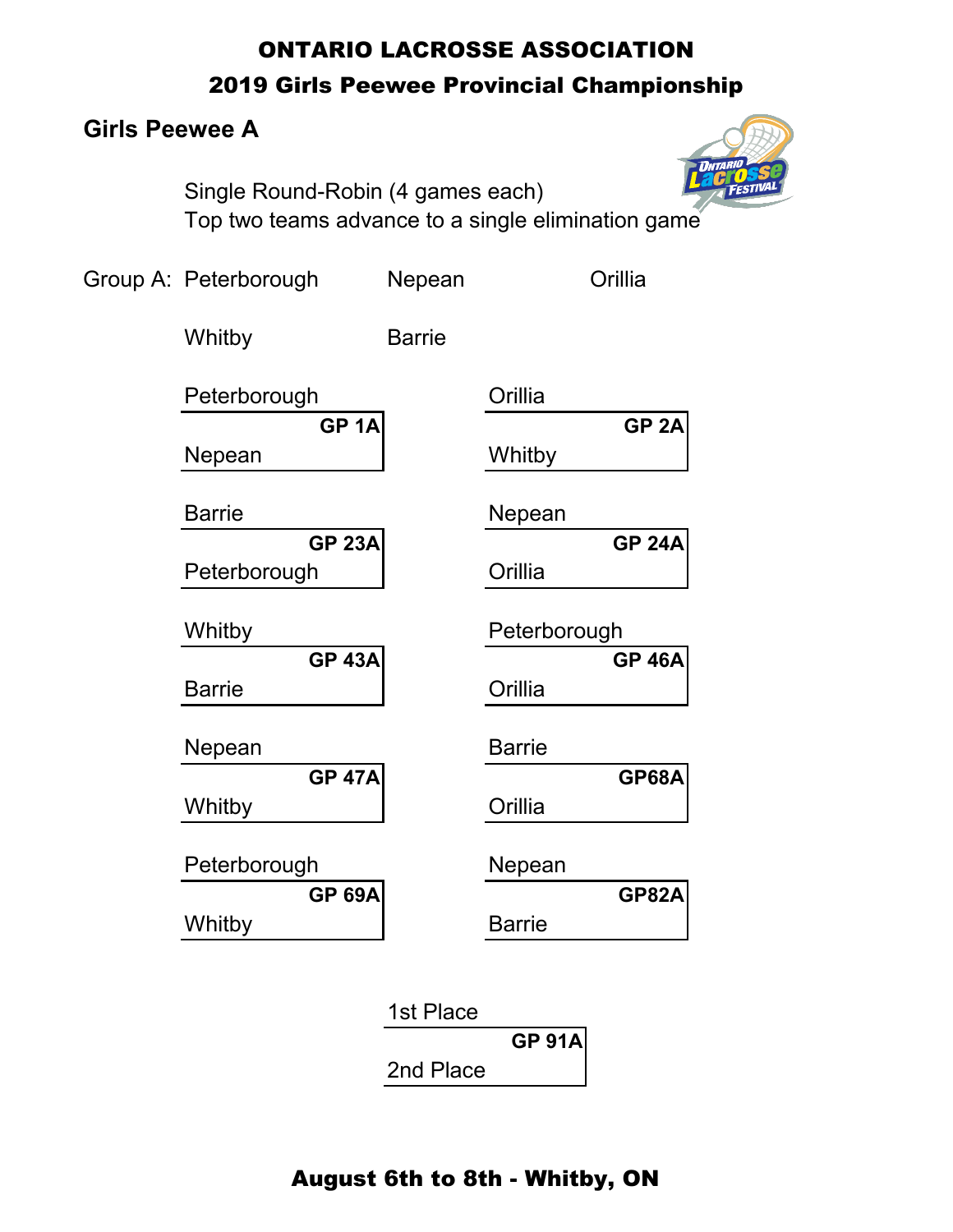# ONTARIO LACROSSE ASSOCIATION 2019 Girls Peewee Provincial Championship

### **Girls Peewee B**

Round-Robin in each Group (2 games each). Cross-over round 1A vs 2B, 2A vs 1B, 3A vs 3B Winners of 1A-2B & 1B-2A advance to single elimination game

| Group A: Kitchener          |                  | Tyendinaga                     |                    | Clarington       |
|-----------------------------|------------------|--------------------------------|--------------------|------------------|
| <b>Group B: Six Nations</b> |                  | Kingston                       |                    | Simcoe           |
| Kitchener                   |                  |                                | <b>Six Nations</b> |                  |
| Tyendinaga                  | GP <sub>3B</sub> |                                | Kingston           | GP <sub>4B</sub> |
| Clarington                  |                  |                                | Simcoe             |                  |
| Kitchener                   | <b>GP 25B</b>    |                                | <b>Six Nations</b> | <b>GP 26B</b>    |
| Tyendinaga                  |                  |                                | Kingston           |                  |
| Clarington                  | <b>GP 48B</b>    |                                | Simcoe             | <b>GP 49B</b>    |
| 1st Group A                 |                  |                                | 1st Group B        |                  |
| 2nd Group B                 | <b>GP 70B</b>    |                                | 2nd Group A        | <b>GP 71B</b>    |
| 3rd Group A                 |                  |                                |                    |                  |
| 3rd Group B                 | <b>GP 83B</b>    |                                |                    |                  |
|                             |                  | Winner gm 70B<br>Winner gm 71B | <b>GP 92B</b>      |                  |



August 6th to 8th - Whitby, ON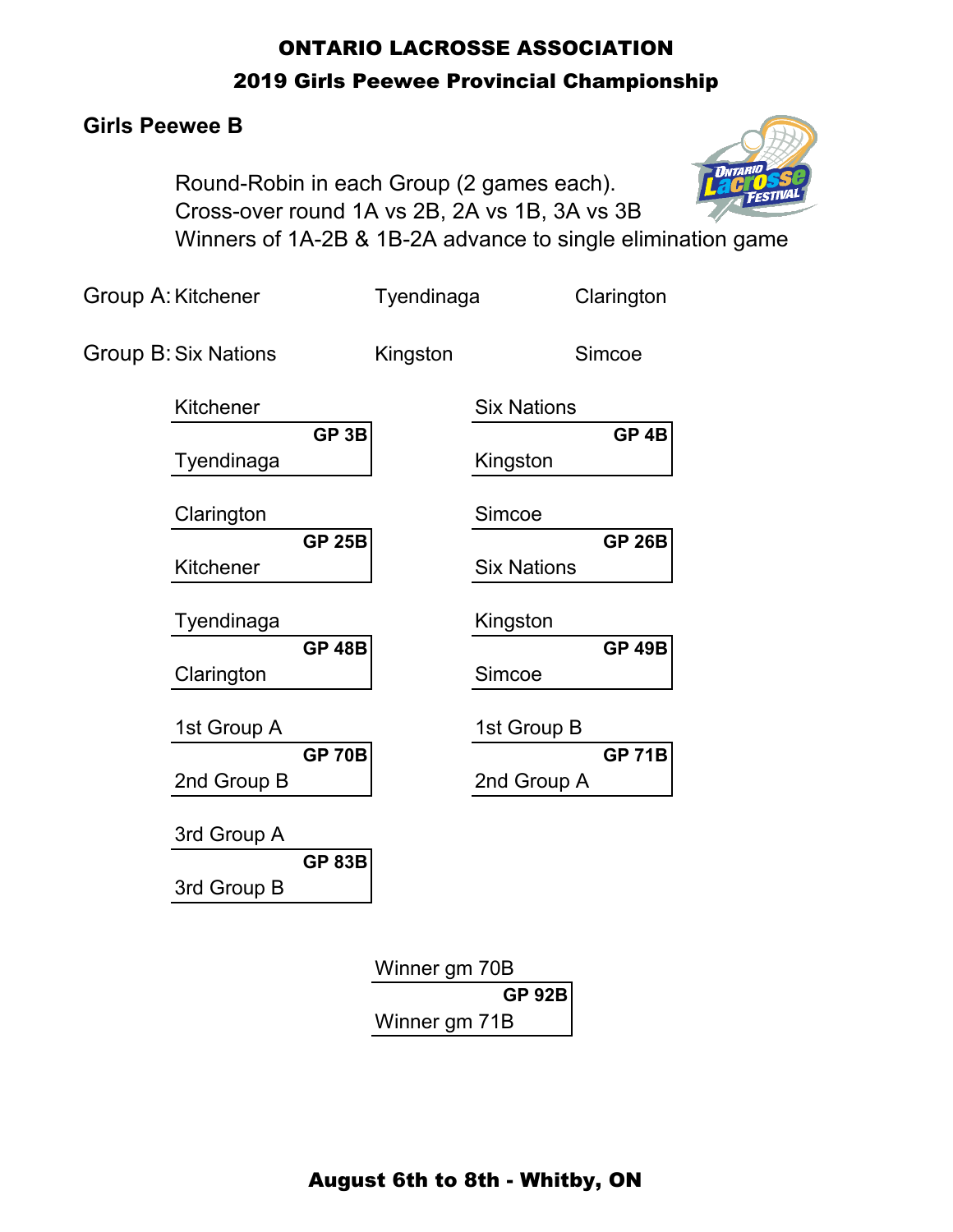# ONTARIO LACROSSE ASSOCIATION 2019 Girls Bantam Provincial Championship

### **Girls Bantam A**

Round-Robin in each Group (2 games each). Cross-over round 1A vs 2B, 2A vs 1B, 3A vs 3B Winners of 1A-2B & 1B-2A advance to single elimination game

Group A: Peterborough C.Wellington Gloucester Group B: Whitby **Kitchener** Burlington Peterborough Whitby **GB 5A GB 6A** C.Wellington | Kitchener Gloucester **Burlington GB 27A GB 28A** Peterborough | Whitby C.Wellington Kitchener **GB 50A GB 51A** Gloucester **Burlington** 1st Group A 1st Group B **GB 72A GB 73A** 2nd Group B 2nd Group A 3rd Group A **GB 84A** 3rd Group B Winner gm 72A **GB 93A** Winner gm 73A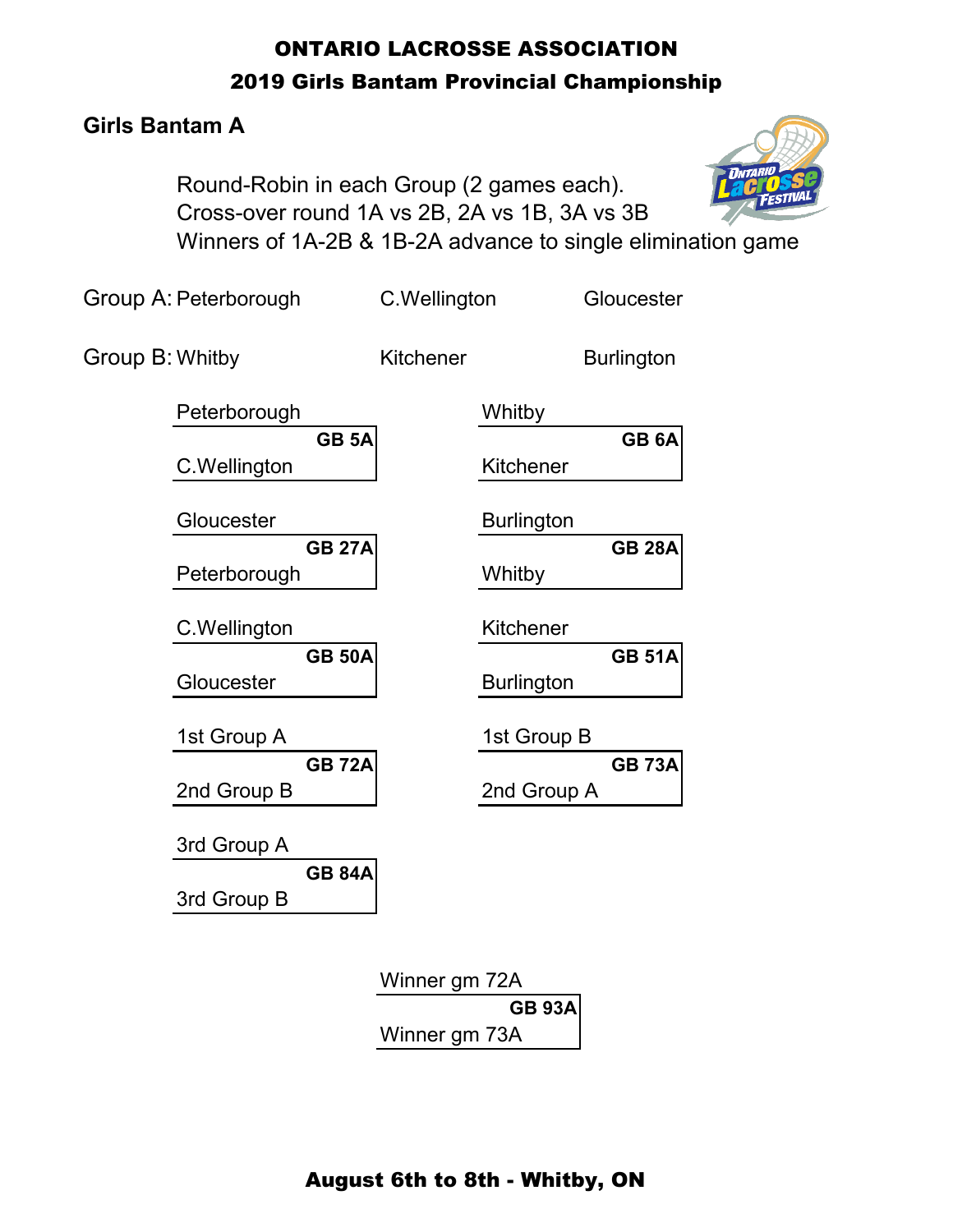# **Girls Bantam B**

Single Round-Robin (3 games each) Top two teams advance to a single elimination game



Group 1: Wallaceburg Arthur

Simcoe Orillia

| Wallaceburg   | Simcoe  |
|---------------|---------|
| <b>GB 21B</b> |         |
| Arthur        | Orillia |
|               |         |

Wallaceburg

**GB 52B GB 53B** Simcoe

Orillia

**GB 74B GB 75B** Wallaceburg | Arthur

|               | Simcoe        |
|---------------|---------------|
| <b>GB 21B</b> | <b>GB 22B</b> |
|               | Orillia       |
|               |               |
|               | Arthur        |
| <b>GB 52B</b> | <b>GB 53B</b> |
|               | Orillia       |
|               |               |
|               | Simcoe        |
| <b>GB 74B</b> | <b>GB 75B</b> |
|               | Arthur        |

| 1st Place |               |  |
|-----------|---------------|--|
|           | <b>GB 94B</b> |  |
| 2nd Place |               |  |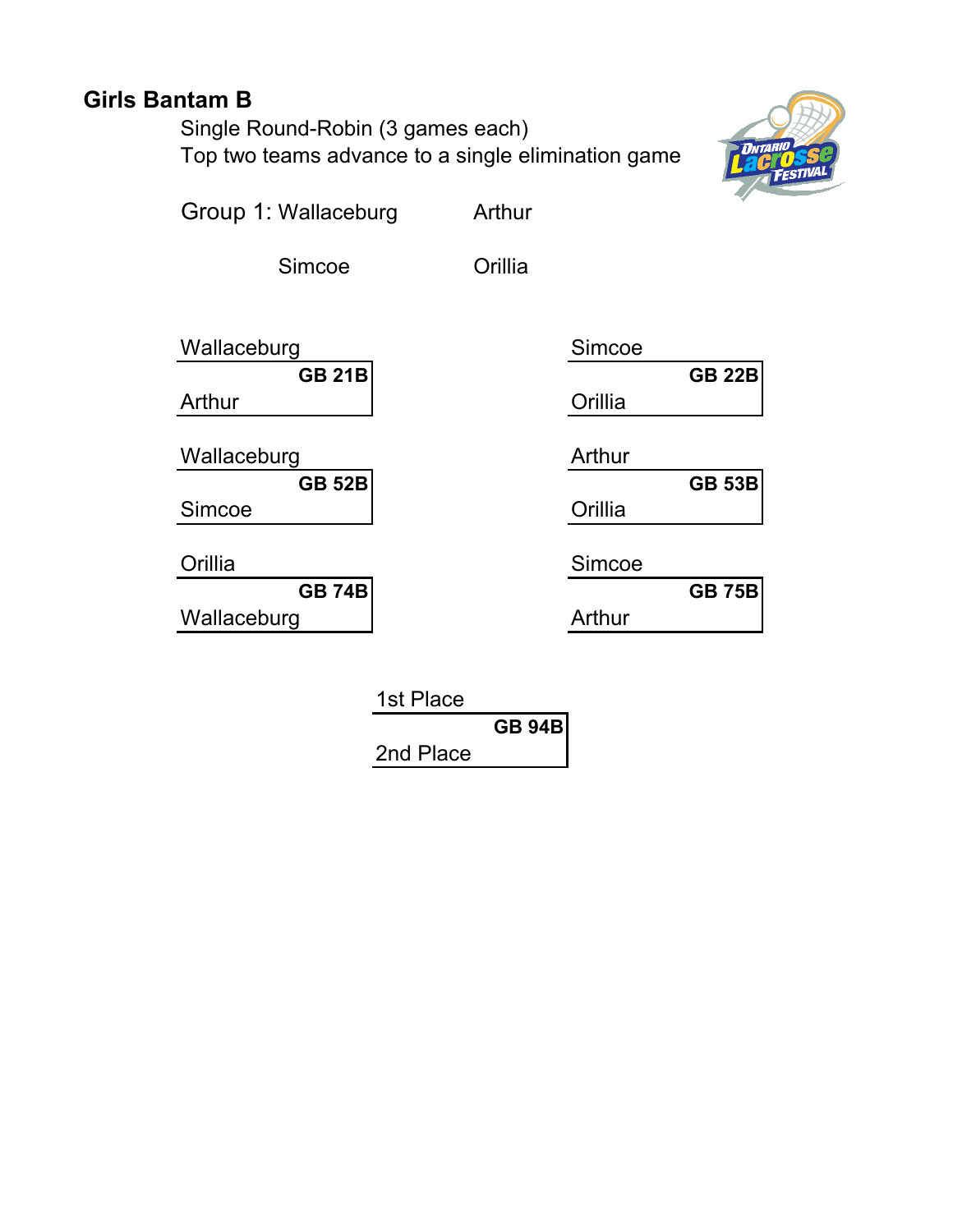#### ONTARIO LACROSSE ASSOCIATION 2019 Girls Midget Provincial Championship

#### **Girls Midget A**

Round-Robin in each Group (3 games each). Top two teams in each Group advance to single elimination round



| Group 1: Whitby   | Windsor        | Kitchener | St. Catharines |
|-------------------|----------------|-----------|----------------|
| Group 2: Nepean   | Arthur         | Sarnia    | Peterborough   |
| Whitby            | St. Catharines |           | Kitchener      |
| <b>GM 7A</b>      | <b>GM 29A</b>  |           | <b>GM 54A</b>  |
| Windsor           | Whitby         |           | Whitby         |
| Kitchener         | Windsor        |           | St. Catharines |
| GM <sub>8</sub> A | <b>GM 30A</b>  |           | <b>GM 55A</b>  |
| St. Catharines    | Kitchener      |           | Windsor        |
| Nepean            | Peterborough   |           | Sarnia         |
| GM <sub>9A</sub>  | <b>GM 31A</b>  |           | <b>GM 56A</b>  |
| Arthur            | Nepean         |           | Nepean         |
| Sarnia            | Arthur         |           | Peterborough   |
| <b>GM 10A</b>     | <b>GM 32A</b>  |           | <b>GM 57A</b>  |
| Peterborough      | Sarnia         |           | Arthur         |

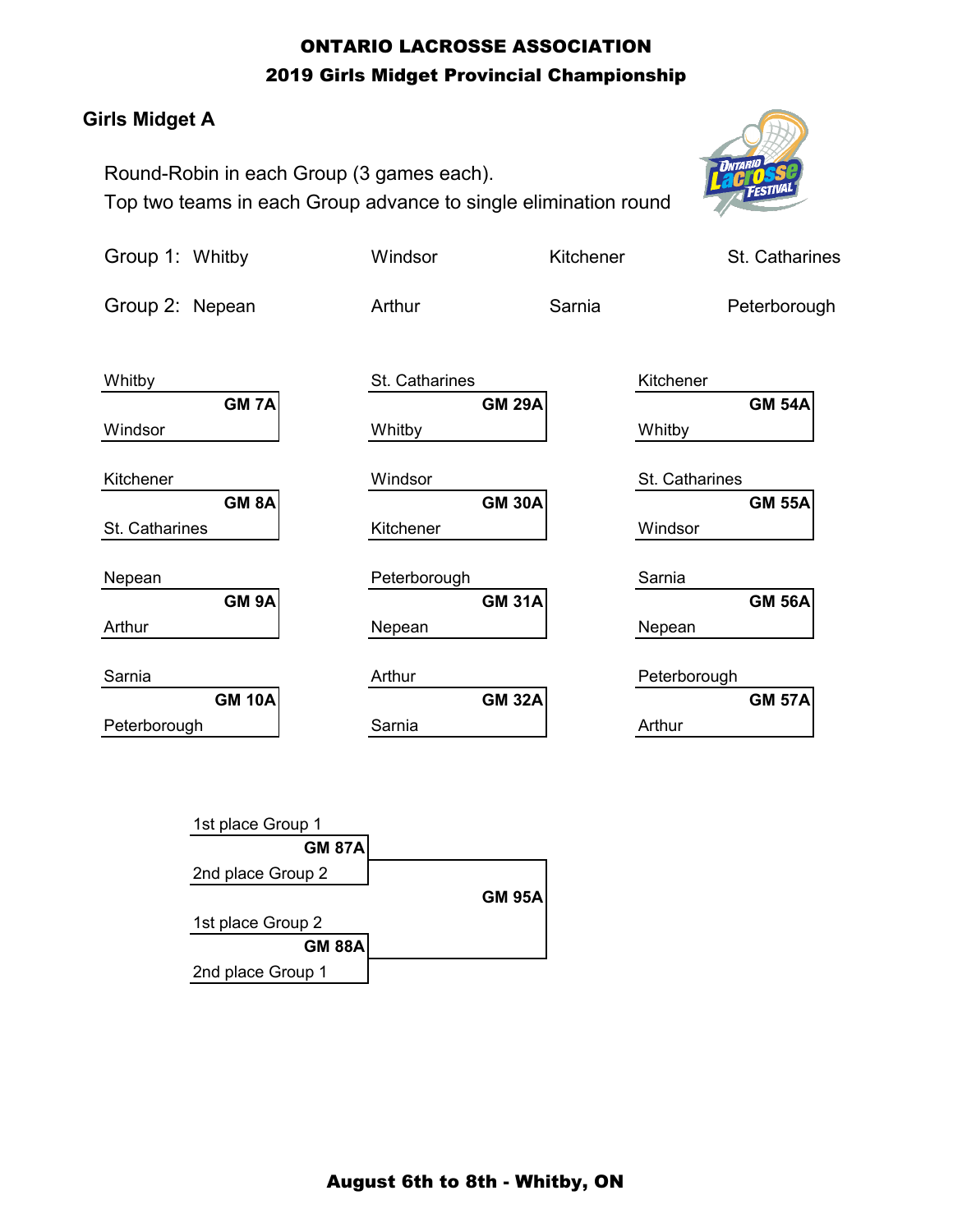#### ONTARIO LACROSSE ASSOCIATION 2019 Girls Midget Provincial Championship

#### **Girls Midget B**

Single Round-Robin (4 games each) Top two teams advance to a single elimination game



| Group A: Simcoe |                    |               | Wallaceburg        |                    | Akwesasne     |
|-----------------|--------------------|---------------|--------------------|--------------------|---------------|
|                 | Mississauga        |               | <b>Six Nations</b> |                    |               |
|                 | Simcoe             | <b>GM 11B</b> |                    | Akwesasne          | <b>GM 12B</b> |
|                 | Wallaceburg        |               |                    | Mississauga        |               |
|                 | <b>Six Nations</b> | <b>GM 33B</b> |                    | Wallaceburg        | <b>GM 34B</b> |
|                 | Simcoe             |               |                    | Akwesasne          |               |
|                 | Mississauga        |               |                    | Simcoe             |               |
|                 | <b>Six Nations</b> | <b>GM 44B</b> |                    | Akwesasne          | <b>GM 45B</b> |
|                 | Wallaceburg        |               |                    | <b>Six Nations</b> |               |
|                 | Mississauga        | <b>GM 58B</b> |                    | Akwesasne          | <b>GM 59B</b> |
|                 | Simcoe             |               |                    | Wallaceburg        |               |
|                 | Mississauga        | <b>GM 76B</b> |                    | <b>Six Nations</b> | <b>GM 77B</b> |
|                 |                    |               |                    |                    |               |

| 1st Place |               |
|-----------|---------------|
|           | <b>GM 96B</b> |
| 2nd Place |               |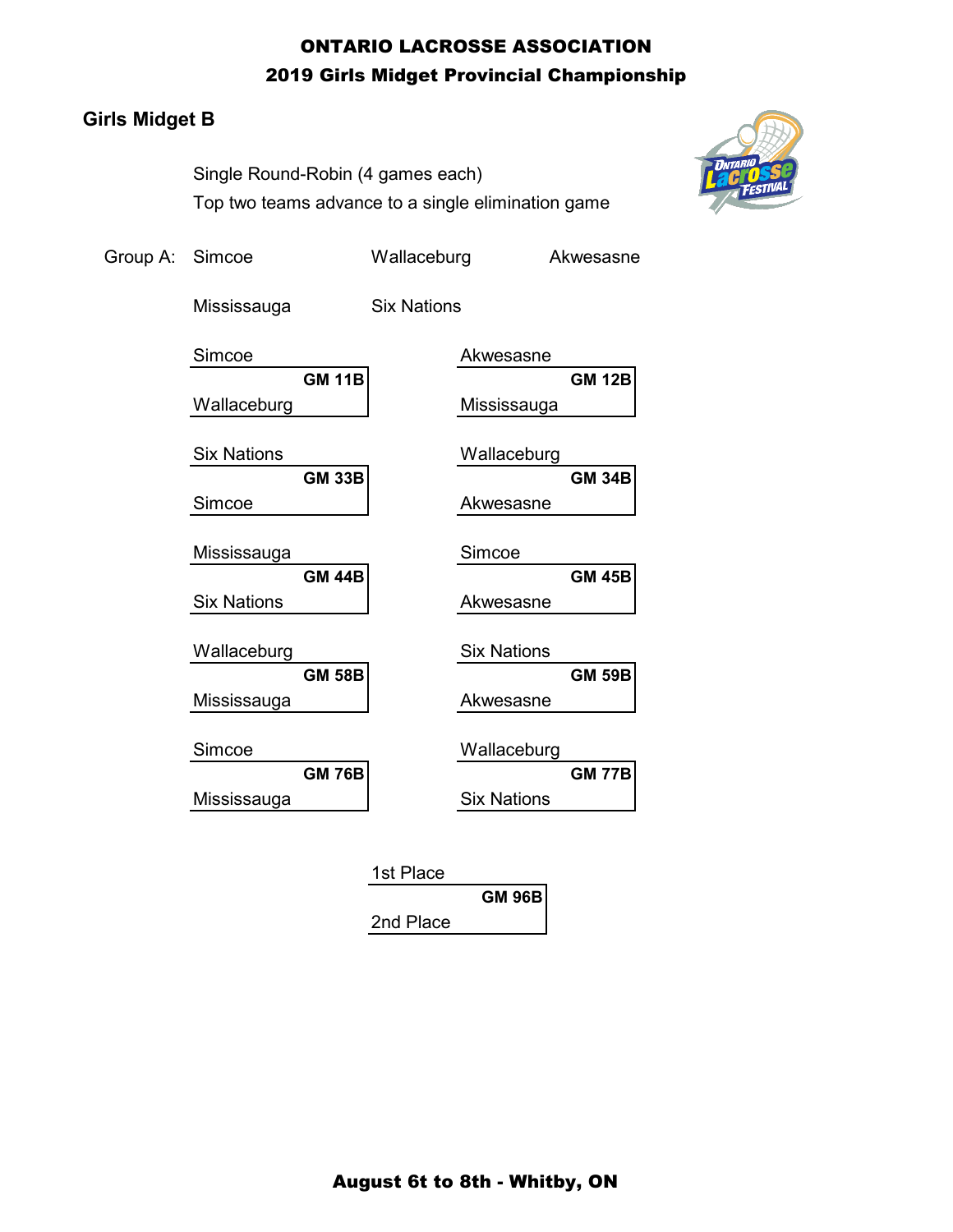### ONTARIO LACROSSE ASSOCIATION 2019 Girls Intermediate Provincial Championships

#### **Girls Intermediate A**

Round-Robin in each Group (3 games each). Top two teams in each Group advance to single elimination round



| Group 1: Nepean                           | St. Catharines                               | Windsor           | Centre-Wellingtor                  |
|-------------------------------------------|----------------------------------------------|-------------------|------------------------------------|
| Group 2: Kingston                         | Kitchener                                    | Akwesasne         | Whitby                             |
| Nepean<br><b>GI 13A</b><br>St. Catharines | Centre-Wellington<br><b>GI 37A</b><br>Nepean | Windsor<br>Nepean | <b>GI 62A</b>                      |
| Windsor<br><b>GI 14A</b>                  | St. Catharines<br><b>GI 38A</b>              |                   | Centre-Wellington<br><b>GI 63A</b> |
| Centre-Wellington                         | Windsor                                      |                   | St. Catharines                     |
| Kingston<br><b>GI 15A</b>                 | Whitby<br><b>GI 39A</b>                      | Akwesasne         | <b>GI 64A</b>                      |
| Kitchener                                 | Kingston                                     | Kingston          |                                    |
| Akwesasne                                 | Kitchener                                    | Whitby            |                                    |
| <b>GI 16A</b><br>Whitby                   | <b>GI 40A</b><br>Akwesasne                   | Kitchener         | <b>GI 65A</b>                      |

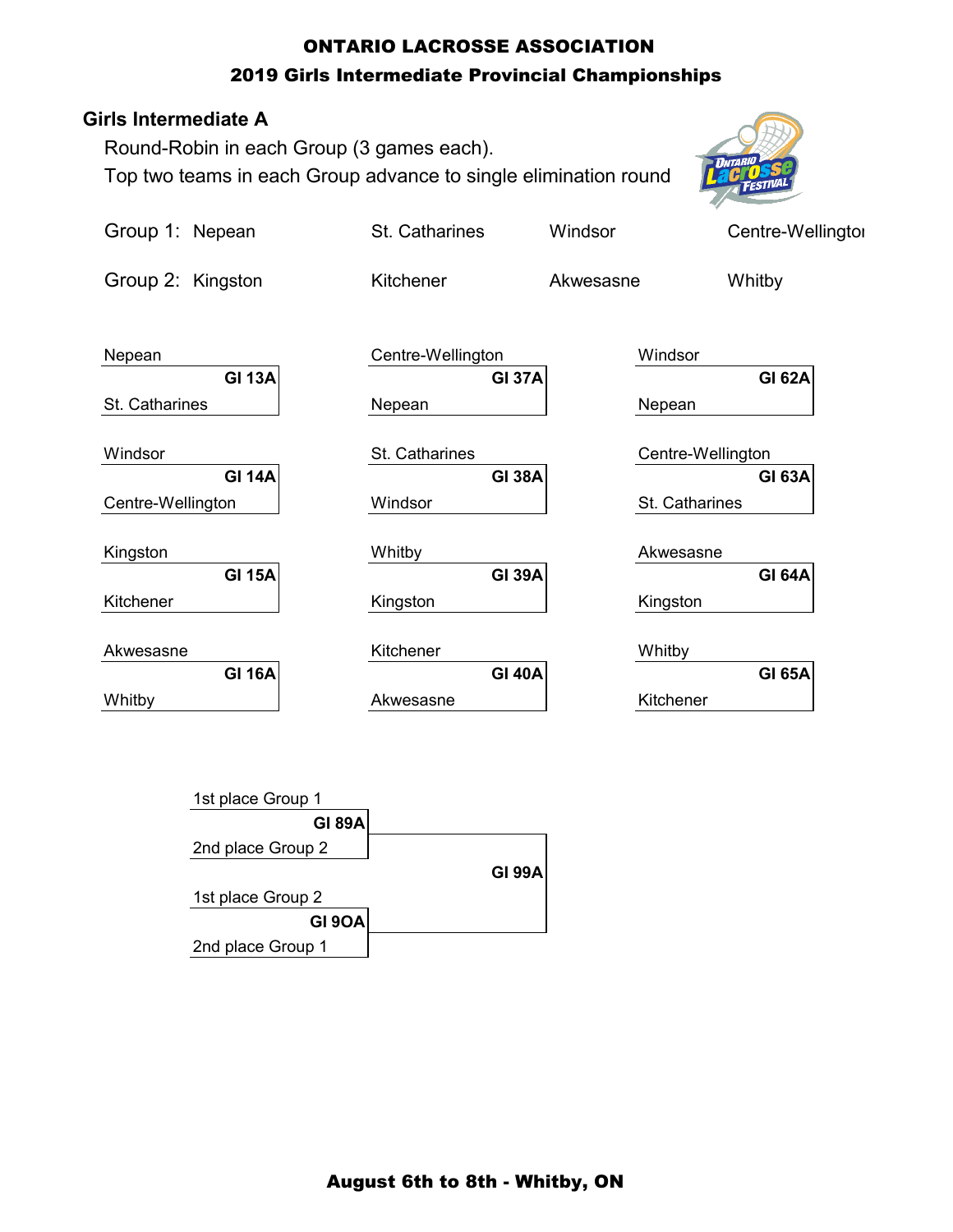### ONTARIO LACROSSE ASSOCIATION 2019 Girls Intermediate Provincial Championships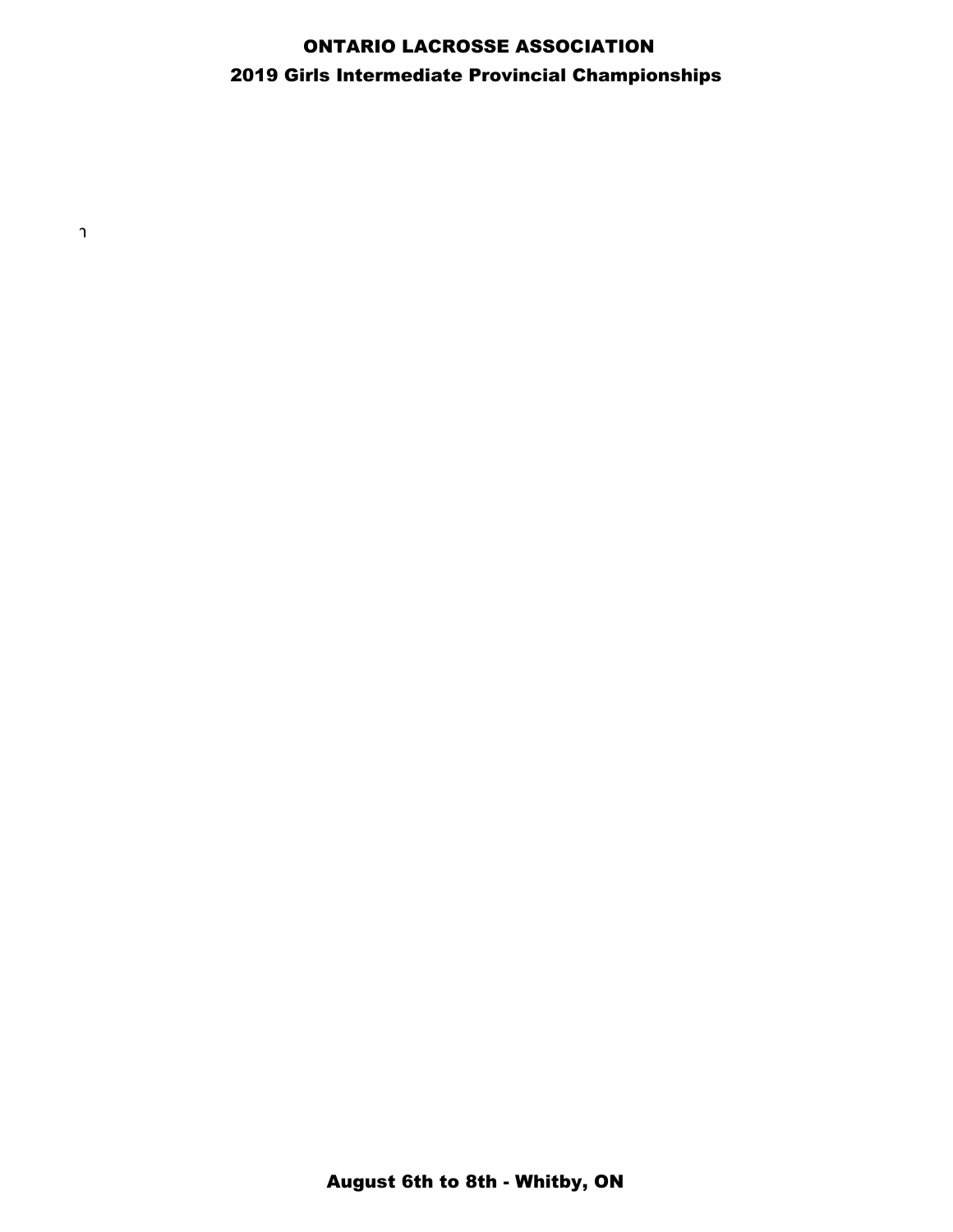# ONTARIO LACROSSE ASSOCIATION 2019 Girls Intermediate Provincial Championship

### **Girls Intermediate B**

Round-Robin in each Group (2 games each). Cross-over round 1A vs 2B, 2A vs 1B, 3A vs 3B Winners of 1A-2B & 1B-2A advance to single elimination game

Group A: Thunder Bay Guelph Six Nations

Group B: Mississauga Wallaceburg Orillia

| <b>Thunder Bay</b> |               |              | Mississauga |               |
|--------------------|---------------|--------------|-------------|---------------|
| Guelph             | <b>GI 17B</b> |              | Wallaceburg | <b>GI 18B</b> |
| <b>Six Nations</b> |               |              | Orillia     |               |
| <b>Thunder Bay</b> | <b>GI 35B</b> |              | Mississauga | <b>GI 36B</b> |
| Guelph             |               |              | Wallaceburg |               |
| <b>Six Nations</b> | <b>GI 60B</b> |              | Orillia     | <b>GI 61B</b> |
| 1st Group A        |               |              | 1st Group B |               |
| 2nd Group B        | <b>GI 78B</b> |              | 2nd Group A | <b>GI 79B</b> |
| 3rd Group A        |               |              |             |               |
| 3rd Group B        | <b>GI 85B</b> |              |             |               |
|                    |               | <b>A</b> $P$ | 70 D        |               |

Winner gm 78B **GI 98B** Winner gm 79B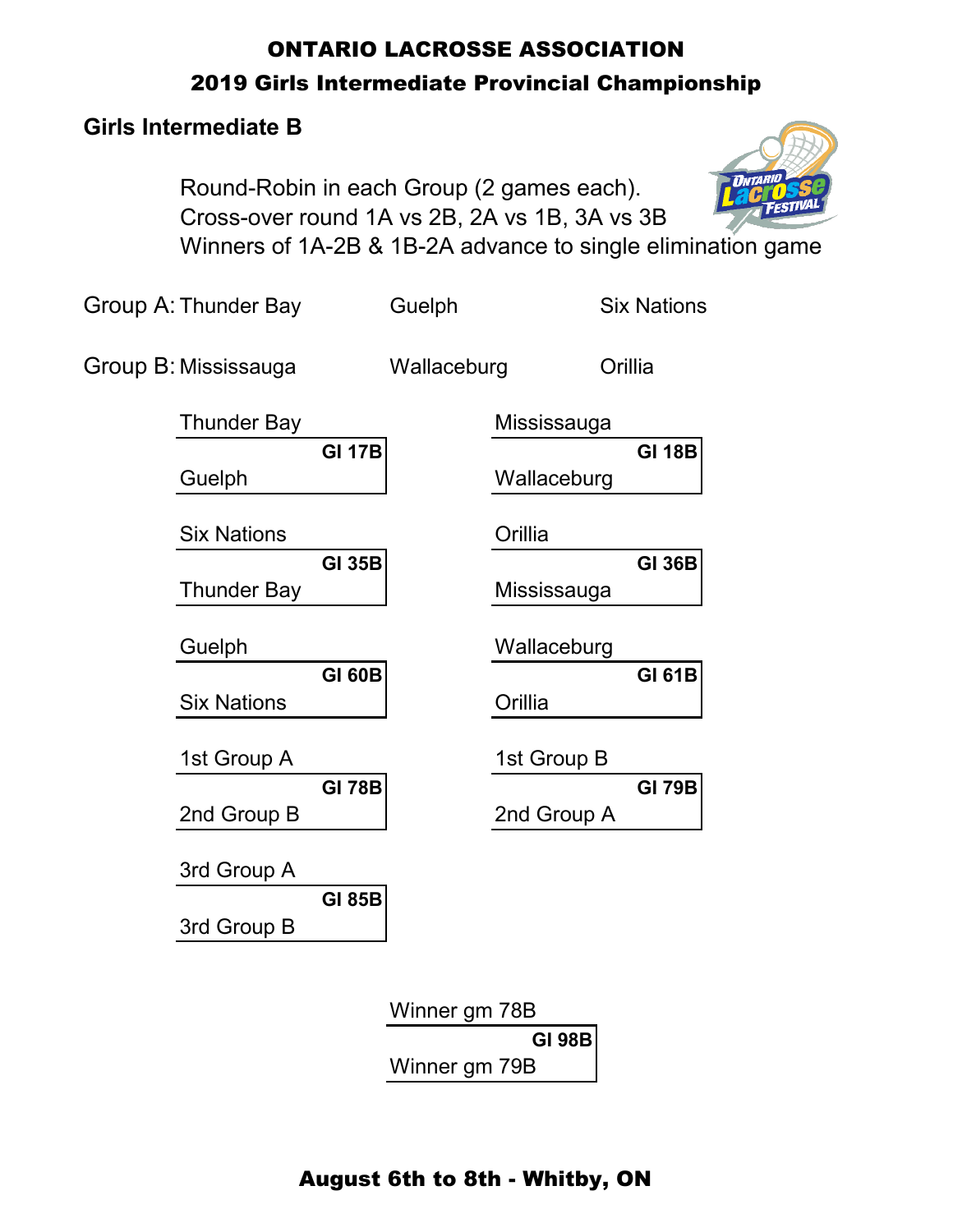# ONTARIO LACROSSE ASSOCIATION 2019 Girls Intermediate Provincial Championship

# **Girls Intermediate C**

Round-Robin in each Group (2 games each). Cross-over round 1A vs 2B, 2A vs 1B, 3A vs 3B Winners of 1A-2B & 1B-2A advance to single elimination game

Group A: Strathroy **Lincoln Milton** Group B: Simcoe **Arthur** Brampton Strathroy Simcoe **GI 19C GI 20C** Lincoln and a Arthur Milton Brampton **GI 41C GI 42C** Strathroy **Simcoe** Lincoln **Arthur GI 66C GI 67C** Milton **Nilton Brampton** 1st Group A 1st Group B **GI 80C GI 81C** 2nd Group B 2nd Group A 3rd Group A **GI 86C** 3rd Group B

> Winner gm 80C **GI 97C** Winner gm 81C

# August 6th to 8th - Whitby, ON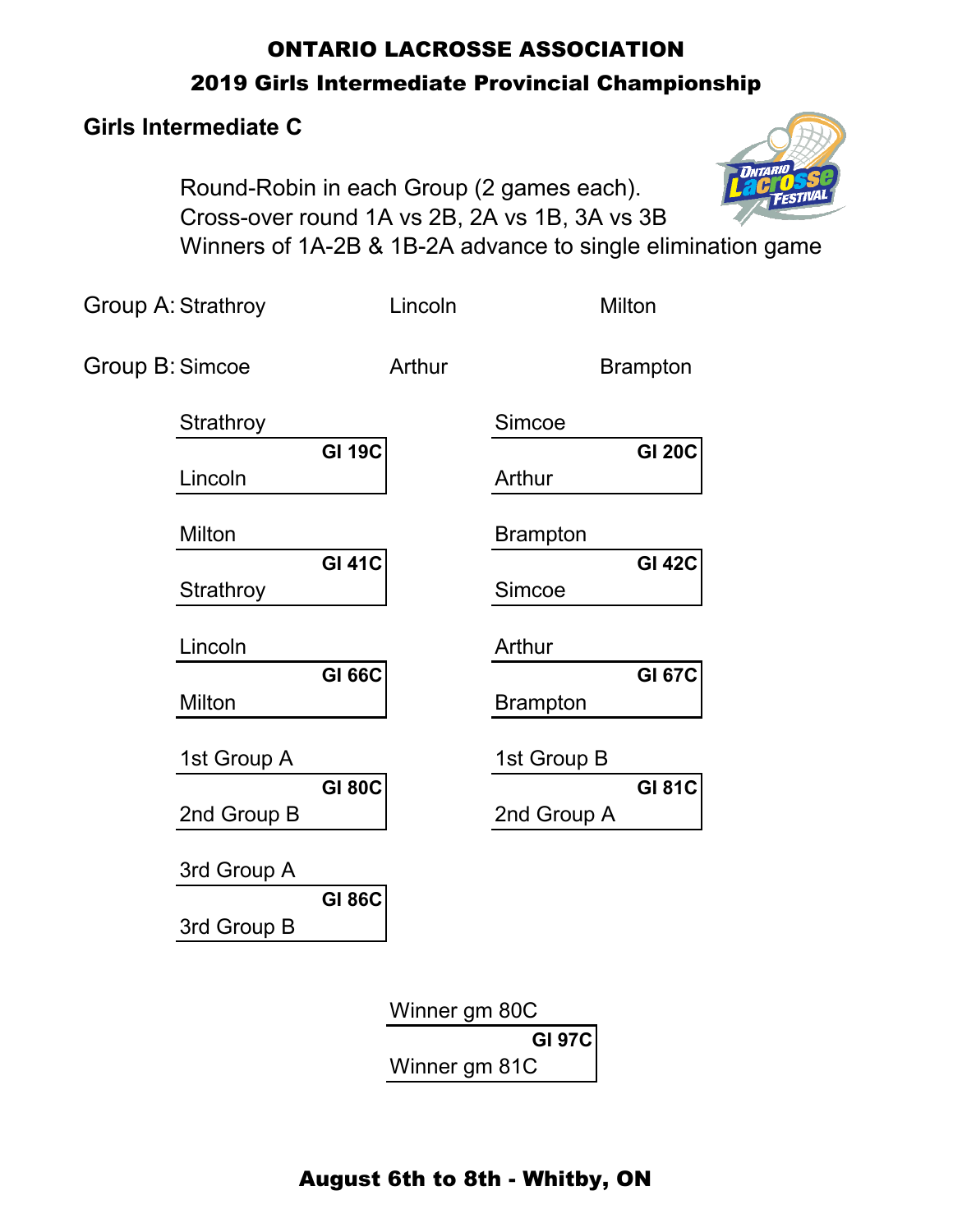#### **2019 Ontario Lacrosse Association Girls Provincial Championships**

|                                    |                      |                                        | <b>Iroquois Pad 1</b>                             |                                     |                                    |                      |                                    | <b>Iroquois Pad 2</b>                                       |     |                                      |
|------------------------------------|----------------------|----------------------------------------|---------------------------------------------------|-------------------------------------|------------------------------------|----------------------|------------------------------------|-------------------------------------------------------------|-----|--------------------------------------|
| Time                               | Arena                | Game                                   | <b>Home vs Away</b>                               | Win<br>Lose                         | Time                               | Arena                | Game                               | <b>Home vs Away</b>                                         | Win | Lose                                 |
| Tuesday August 6                   |                      |                                        |                                                   |                                     | <b>Tuesday August 6</b>            |                      |                                    |                                                             |     |                                      |
| IP <sub>1</sub>                    | 9:00 AM              |                                        |                                                   |                                     | IP <sub>2</sub>                    | 9:00 AM              |                                    |                                                             |     |                                      |
| IP <sub>1</sub>                    | 10:00 AM             |                                        |                                                   |                                     | IP $2$                             | 10:00 AM             |                                    |                                                             |     |                                      |
| IP <sub>1</sub>                    | 11:00 AM             |                                        |                                                   |                                     | IP <sub>2</sub>                    | 11:00 AM             |                                    |                                                             |     |                                      |
| IP <sub>1</sub>                    | 12:30 PM             |                                        |                                                   |                                     | IP $2$                             | 12:30 PM             |                                    |                                                             |     |                                      |
| IP <sub>1</sub><br>IP <sub>1</sub> | 1:30 PM<br>2:45 PM   |                                        |                                                   |                                     | IP <sub>2</sub><br>IP <sub>2</sub> | 1:30 PM<br>2:30 PM   | $\tilde{\phantom{a}}$              |                                                             |     |                                      |
| IP <sub>1</sub>                    | 4:00 PM              |                                        |                                                   |                                     | IP <sub>2</sub>                    | 4:00 PM              | <b>GM 32A</b>                      | Arthur vs Sarnia                                            |     | Round Robin                          |
| IP <sub>1</sub>                    | 5:15 PM              |                                        |                                                   |                                     | IP <sub>2</sub>                    | 5:00 PM              | <b>GI 36B</b>                      | Orillia vs Mississauga                                      |     | Round Robin                          |
| IP <sub>1</sub>                    | 6:30 PM              | $\ddot{\phantom{1}}$                   |                                                   |                                     | IP $2$                             | 6:00 PM              | <b>GI 40A</b>                      | Kitchener vs Akwesasne                                      |     | Round Robin                          |
| IP <sub>1</sub>                    | 7:30 PM              | GI 41C                                 | Milton vs Strathroy                               | Round Robin                         | IP <sub>2</sub>                    | 7:30 PM              | $\ddot{\phantom{1}}$               |                                                             |     | $\tilde{\phantom{a}}$                |
| IP <sub>1</sub>                    | 8:30 PM              | <b>GM 44B</b>                          | Misssissauga vs Six Nations                       | Round Robin                         | IP $2$                             | 8:30 PM              | <b>GM 45B</b>                      | Simcoe vs Akwesasne                                         |     | Round Robin                          |
|                                    |                      |                                        |                                                   |                                     |                                    |                      |                                    |                                                             |     |                                      |
| Arena                              | Time                 | Game                                   | <b>Iroquois Pad 3</b><br><b>Home vs Away</b>      |                                     | Arena                              | Time                 | Game                               | <b>McKinney Pad 1</b><br><b>Home vs Awav</b>                | Win | Lose                                 |
| Tuesday August 6                   |                      |                                        |                                                   |                                     | <b>Tuesday August 6</b>            |                      |                                    |                                                             |     |                                      |
| IP <sub>3</sub>                    | 9:00 AM              | GP 3B                                  | Kitchener vs Tyendinaga                           | Round Robin                         | <b>MK1</b>                         | 9:00 AM              | GP <sub>1A</sub>                   | Peterborough vs Nepean                                      |     | Round Robin                          |
| IP <sub>3</sub>                    | 10:00 AM             | GM <sub>8A</sub>                       | Kitchener vs St. Catharines                       | Round Robin                         | MK <sub>1</sub>                    | 10:00 AM             | GB <sub>6</sub> A                  | Whitby vs Kitchener                                         |     | Round Robin                          |
| IP <sub>3</sub>                    | 11:00 AM             | <b>GI 13A</b>                          | Nepean vs St. Catharines                          | Round Robin                         | MK <sub>1</sub>                    | 11:00 AM             | <b>GM 11B</b>                      | Simcoe vs Wallaceburg                                       |     | Round Robin                          |
| IP <sub>3</sub>                    | 12:30 PM             | <b>GI 18B</b>                          | Mississauga vs Wallaceburg                        | Round Robin                         | MK <sub>1</sub>                    | 12:30 PM             | <b>GI 16A</b>                      | Akwesasne vs Whitby                                         |     | Round Robin                          |
| IP <sub>3</sub>                    | 1:30 PM              | <b>GP 23A</b>                          | Barrie vs Peterborough                            | Round Robin                         | <b>MK1</b>                         | 1:30 PM              | <b>GB 21B</b>                      | Wallaceburg vs Arthur                                       |     | Round Robin                          |
| IP <sub>3</sub>                    | 2:30 PM              | <b>GB 27A</b>                          | Gloucester vs Peterborough                        | Round Robin                         | <b>MK1</b>                         | 2:30 PM              | GP <sub>25B</sub>                  | Clarington vs Kitchener                                     |     | Round Robin                          |
| IP <sub>3</sub>                    | 4:00 PM              | <b>GM 31A</b>                          | Peterborough vs Nepean                            | Round Robin                         | <b>MK1</b>                         | 4:00 PM              | <b>GM 29A</b>                      | St. Catharines vs Whitby                                    |     | Round Robin                          |
| IP <sub>3</sub>                    | 5:00 PM              | GI 35B                                 | Six Nations vs Thunder Bay                        | Round Robin                         | <b>MK1</b>                         | 5:00 PM              | <b>GM 33B</b>                      | Six Nations vs Simcoe                                       |     | Round Robin                          |
| IP <sub>3</sub>                    | 6:00 PM              | <b>GI 39A</b>                          | Whitby vs Kingston                                | Round Robin                         | <b>MK1</b>                         | 6:00 PM              | <b>GI 37A</b>                      | Centre-Wellington vs Nepean                                 |     | Round Robin<br>$\tilde{\phantom{a}}$ |
| IP <sub>3</sub><br>IP <sub>3</sub> | 7:30 PM<br>8:30 PM   | <b>GP 43A</b><br>$\tilde{\phantom{a}}$ | Whitby vs Barrie<br>$\ddot{\phantom{0}}$          | Round Robin<br>$\ddot{\phantom{1}}$ | <b>MK1</b><br><b>MK1</b>           | 7:30 PM<br>8:30 PM   |                                    |                                                             |     |                                      |
|                                    |                      |                                        |                                                   |                                     |                                    |                      |                                    |                                                             |     |                                      |
|                                    |                      |                                        | <b>McKinney Pad 2</b>                             |                                     |                                    |                      |                                    | Don Beer 2                                                  |     |                                      |
| Arena                              | Time                 | Game                                   | <b>Home vs Away</b>                               | Win<br>Lose                         | Arena                              | Time                 | Game                               | <b>Home vs Away</b>                                         | Win | Lose                                 |
| Tuesday August 6                   |                      |                                        |                                                   |                                     | <b>Tuesday August 6</b>            |                      |                                    |                                                             |     |                                      |
| <b>MK2</b>                         | 9:00 AM              | GP <sub>2A</sub>                       | Orillia vs Whitby                                 | Round Robin<br>Round Robin          | DB <sub>2</sub>                    | 9:00 AM              | $\tilde{\phantom{a}}$              |                                                             |     | Round Robin                          |
| <b>MK2</b><br><b>MK2</b>           | 10:00 AM<br>11:00 AM | GM <sub>7A</sub><br><b>GM 12B</b>      | Whitby vs Windsor                                 | Round Robin                         | DB <sub>2</sub><br>DB <sub>2</sub> | 10:00 AM<br>11:00 AM | GB <sub>5</sub> A<br><b>GM 10A</b> | Peterborough vs Centre-Wellington<br>Sarnia vs Peterborough |     | Round Robin                          |
| <b>MK2</b>                         | 12:30 PM             | <b>GI 17B</b>                          | Akwesasne vs Mississauga<br>Thunder Bay vs Guelph | Round Robin                         | DB <sub>2</sub>                    | 12:30 PM             | <b>GI 15A</b>                      | Kingston vs Kitchener                                       |     | Round Robin                          |
| <b>MK2</b>                         | 1:30 PM              | <b>GB 22B</b>                          | Simcoe vs Orillia                                 | Round Robin                         | DB <sub>2</sub>                    | 1:30 PM              | <b>GI 20C</b>                      | Simcoe vs Arthur                                            |     | Round Robin                          |
| <b>MK2</b>                         | 2:30 PM              | GP 26B                                 | Simcoe vs Six Nations                             | Round Robin                         |                                    |                      |                                    |                                                             |     |                                      |
| <b>MK2</b>                         | 4:00 PM              |                                        |                                                   |                                     |                                    |                      |                                    | $\ddot{ }$                                                  |     |                                      |
|                                    |                      |                                        |                                                   | Round Robin                         | DB <sub>2</sub>                    | 2:30 PM              | $\tilde{\phantom{a}}$              |                                                             |     |                                      |
| <b>MK2</b>                         | 5:00 PM              | <b>GM 30A</b><br><b>GM 34B</b>         | Windsor vs Kitchener<br>Wallaceburg vs Akwesasne  | Round Robin                         | DB <sub>2</sub><br>DB <sub>2</sub> | 4:00 PM<br>5:00 PM   |                                    |                                                             |     |                                      |
| <b>MK2</b>                         | 6:00 PM              | <b>GI 38A</b>                          | St. Catharines vs Windsor                         | Round Robin                         | DB <sub>2</sub>                    | 6:00 PM              |                                    |                                                             |     |                                      |
| <b>MK2</b>                         | 7:30 PM              | <b>GI 42C</b>                          | <b>Brampton vs Simcoe</b>                         | Round Robin                         | DB <sub>2</sub>                    | 7:30 PM              |                                    |                                                             |     |                                      |
| <b>MK2</b>                         | 8:30 PM              | $\tilde{\phantom{a}}$                  |                                                   | $\ddot{\phantom{1}}$                | DB <sub>2</sub>                    | 8:30 PM              |                                    |                                                             |     |                                      |
|                                    |                      |                                        |                                                   |                                     |                                    |                      |                                    |                                                             |     |                                      |
| Arena                              | Time                 | Game                                   | <b>Rickard Pad A</b>                              | Win<br>Lose                         |                                    |                      |                                    |                                                             |     |                                      |
| uesday August 6                    |                      |                                        | <b>Home vs Away</b>                               |                                     |                                    |                      |                                    |                                                             |     |                                      |
| <b>RKA</b>                         | 9:00 AM              | GP <sub>4B</sub>                       | Six Nations vs Kingston                           | Round Robin                         |                                    |                      |                                    |                                                             |     |                                      |
| RK A                               | 10:00 AM             | GM 9A                                  | Nepean vs Arthur                                  | Round Robin                         |                                    |                      |                                    |                                                             |     |                                      |
| RK A                               | 11:00 AM             | <b>GI 14A</b>                          | Windsor vs Centre-Wellington                      | Round Robin                         |                                    |                      |                                    |                                                             |     |                                      |
| RK A                               | 12:30 PM             | GI 19C                                 | Strathroy vs Lincoln                              | Round Robin                         |                                    |                      |                                    |                                                             |     |                                      |
| RK A                               | 1:30 PM              | <b>GP 24A</b>                          | Nepean vs Orillia                                 | Round Robin                         |                                    |                      |                                    |                                                             |     |                                      |
| RK A                               | 2:30 PM              | <b>GB 28A</b>                          | <b>Burlington vs Whitby</b>                       | Round Robin                         |                                    |                      |                                    |                                                             |     |                                      |
| RK A                               | 4:00 PM              |                                        |                                                   |                                     |                                    |                      |                                    |                                                             |     |                                      |
| RK A                               | 5:00 PM              |                                        |                                                   |                                     |                                    |                      |                                    |                                                             |     |                                      |
| RK A<br>RK A                       | 6:00 PM<br>7:30 PM   |                                        |                                                   |                                     |                                    |                      |                                    |                                                             |     |                                      |
|                                    |                      |                                        |                                                   |                                     |                                    |                      |                                    |                                                             |     |                                      |

*Note: Arena locations are subject to change*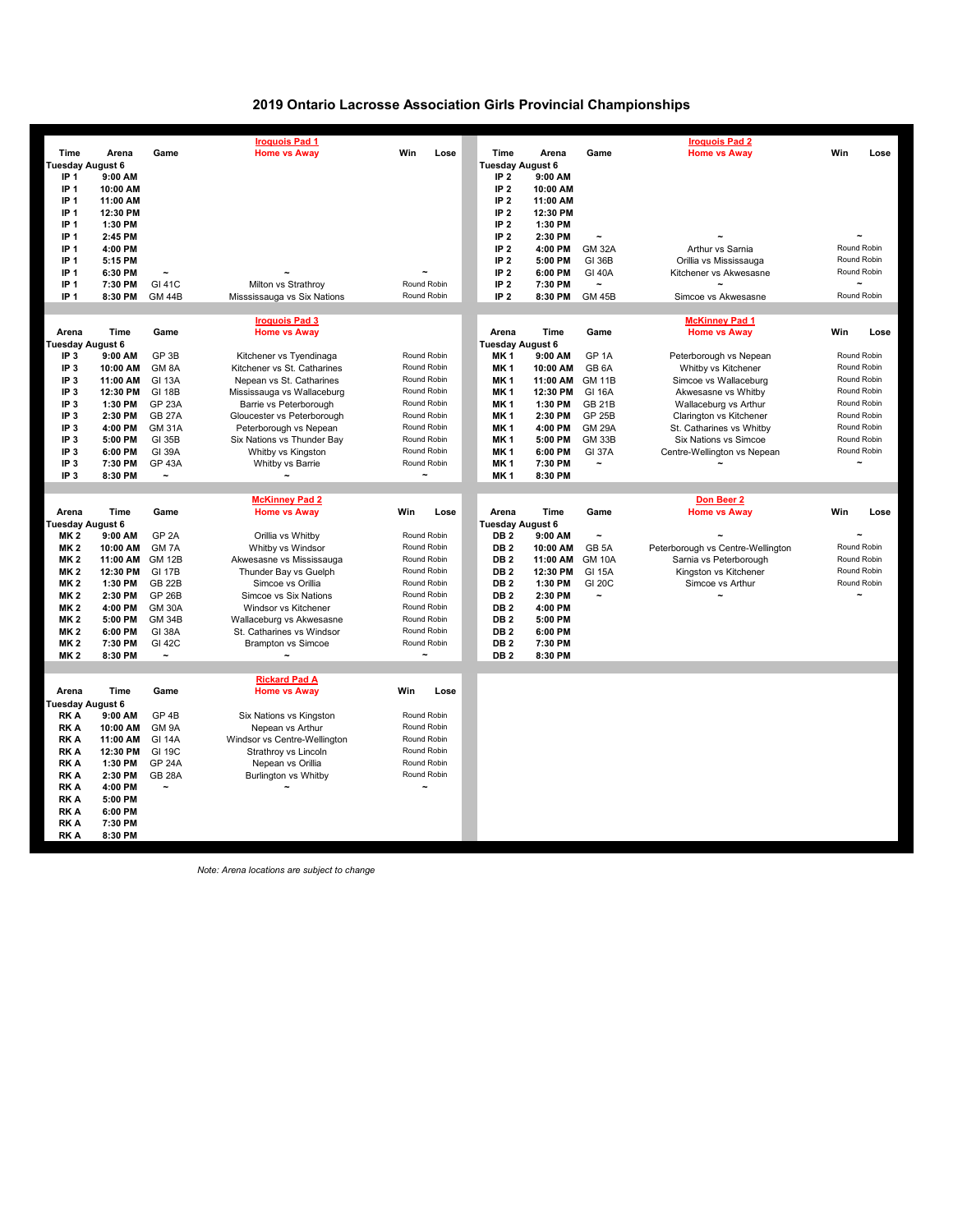# **2019 Ontario Lacrosse Association Girls Provincial Championships**

|                           | <b>Iroquois Pad 2</b> |               |                                              |                           |                           |                           | <b>Iroquois Pad 3</b> |                       |                                              |                           |                           |
|---------------------------|-----------------------|---------------|----------------------------------------------|---------------------------|---------------------------|---------------------------|-----------------------|-----------------------|----------------------------------------------|---------------------------|---------------------------|
| Time                      | Arena                 | Game          | <b>Home vs Away</b>                          | Win                       | Lose                      | <b>Time</b>               | Arena                 | Game                  | <b>Home vs Away</b>                          | Win                       | Lose                      |
| <b>Wednesday August 7</b> |                       |               |                                              |                           |                           | <b>Wednesday August 7</b> |                       |                       |                                              |                           |                           |
| IP <sub>2</sub>           | 9:00 AM               | <b>GP 46A</b> | Peterborough vs Orillia                      | Round Robin               |                           | IP <sub>3</sub>           | $9:00$ AM             | <b>GP 47A</b>         | Nepean vs Whitby                             |                           | Round Robin               |
| IP <sub>2</sub>           | 10:00 AM              | <b>GB 50A</b> | Centre-Wellington vs Gloucester              | Round Robin               |                           | IP <sub>3</sub>           | 10:00 AM              | <b>GB 51A</b>         | Kitchener vs Burlington                      | Round Robin               |                           |
| IP <sub>2</sub>           | 11:00 AM              | <b>GM 54A</b> | Kitchener vs Whitby                          | Round Robin               |                           | IP <sub>3</sub>           | 11:00 AM              | <b>GM 55A</b>         | St. Catharines vs Windsor                    |                           | Round Robin               |
| IP <sub>2</sub>           | 12:30 PM              | <b>GM 58B</b> | Wallaceburg vs Mississauga                   | Round Robin               |                           | IP <sub>3</sub>           | 12:30 PM              | <b>GM 59B</b>         | Six Nations vs Akwesasne                     |                           | Round Robin               |
| IP <sub>2</sub>           | 1:30 PM               | GI 62A        | Windsor vs Nepean                            | Round Robin               |                           | IP <sub>3</sub>           | 1:30 PM               | GI 63A                | Centre-Wellington vs St. Catharines          |                           | Round Robin               |
| IP <sub>2</sub>           | 2:30 PM               | GI 66C        | Lincoln vs Milton                            | Round Robin               |                           | IP <sub>3</sub>           | 2:30 PM               | GI 67C                | Arthur vs Brampton                           |                           | Round Robin               |
| IP <sub>2</sub>           | 4:00 PM               | <b>GP 70B</b> | 1st Place of Group A vs 2nd Place of Group B | <b>GP 92B</b>             | $\boldsymbol{\mathsf{x}}$ | IP <sub>3</sub>           | 4:00 PM               | <b>GP 71B</b>         | 1st Place of Group B vs 2nd Place of Group A | <b>GP 92B</b>             | $\boldsymbol{\mathsf{x}}$ |
| IP <sub>2</sub>           | 5:00 PM               | <b>GB 74B</b> | Orillia vs Wallaceburg                       | Round Robin               |                           | IP <sub>3</sub>           | 5:00 PM               | <b>GB 75B</b>         | Simcoe vs Arthur                             |                           | Round Robin               |
| IP <sub>2</sub>           | 6:00 PM               | <b>GI 78B</b> | 1st Place of Group A vs 2nd Place of Group B | <b>GI 98B</b>             | $\boldsymbol{\mathsf{x}}$ | IP <sub>3</sub>           | 6:00 PM               | <b>GI 79B</b>         | 1st Place of Group B vs 2nd Place of Group A | <b>GI 98B</b>             | $\boldsymbol{\mathsf{x}}$ |
| IP <sub>2</sub>           | 7:30 PM               | <b>GP 82A</b> | Nepean vs Barrie                             | Round Robin               |                           | IP <sub>3</sub>           | 7:30 PM               | <b>GP 83B</b>         | 3rd Place of Group A vs 3rd Place of Group B | $\boldsymbol{\mathsf{x}}$ | $\boldsymbol{\mathsf{x}}$ |
| IP <sub>2</sub>           | 8:30 PM               | GI 85B        | 3rd Place of Group A vs 3rd Place of Group B | $\boldsymbol{\mathsf{x}}$ | $\boldsymbol{\mathsf{x}}$ | IP <sub>3</sub>           | 8:30 PM               | GI 86C                | 3rd Place of Group A vs 3rd Place of Group B | $\mathbf{x}$              | $\boldsymbol{\mathsf{x}}$ |
|                           |                       |               |                                              |                           |                           |                           |                       |                       |                                              |                           |                           |
|                           |                       |               | <b>Iroquois Pad 4</b>                        |                           |                           |                           |                       |                       | <b>McKinney Pad 1</b>                        |                           |                           |
| Arena                     | <b>Time</b>           | Game          | <b>Home vs Away</b>                          |                           |                           | Arena                     | <b>Time</b>           | Game                  | <b>Home vs Away</b>                          |                           |                           |
| <b>Wednesday August 7</b> |                       |               |                                              |                           |                           | <b>Wednesday August 7</b> |                       |                       |                                              |                           |                           |
|                           |                       |               |                                              |                           |                           |                           |                       |                       |                                              |                           |                           |
| IP <sub>4</sub>           | 9:00 AM               | <b>GP 48B</b> | Tyendinaga vs Clarington                     | Round Robin               |                           | <b>MK1</b>                | 9:00 AM               | <b>GP 49B</b>         | Kingston vs Simcoe                           | Round Robin               |                           |
| IP <sub>4</sub>           | 10:00 AM              | <b>GB 52B</b> | Wallaceburg vs Simcoe                        | Round Robin               |                           | MK <sub>1</sub>           | 10:00 AM              | GB 53B                | Arthur vs Orillia                            |                           | Round Robin               |
| IP <sub>4</sub>           | 11:00 AM              | <b>GM 56A</b> | Sarnia vs Nepean                             | Round Robin               |                           | MK <sub>1</sub>           | 11:00 AM              | <b>GM 57A</b>         | Peterborough vs Arthur                       |                           | Round Robin               |
| IP <sub>4</sub>           | 12:30 PM              | GI 60B        | Guelph vs Six Nations                        | Round Robin               |                           | MK <sub>1</sub>           | 12:30 PM              | GI 61B                | Wallaceburg vs Orillia                       |                           | Round Robin               |
| IP <sub>4</sub>           | 1:30 PM               | <b>GI 64A</b> | Akwesasne vs Kingston                        | Round Robin               |                           | <b>MK1</b>                | 1:30 PM               | <b>GI 65A</b>         | Whitby vs Kitchener                          |                           | Round Robin               |
| IP <sub>4</sub>           | 2:30 PM               | <b>GP 68A</b> | Barrie vs Orillia                            | Round Robin               |                           | <b>MK1</b>                | 2:30 PM               | <b>GP 69A</b>         | Peterborough vs Whitby                       |                           | Round Robin               |
| IP <sub>4</sub>           | 4:00 PM               | <b>GB 72A</b> | 1st Place of Group A vs 2nd Place of Group B | <b>GB 93A</b>             | $\boldsymbol{\mathsf{x}}$ | MK <sub>1</sub>           | 4:00 PM               | <b>GB 73A</b>         | 1st Place of Group B vs 2nd Place of Group A | <b>GB 93A</b>             | $\boldsymbol{\mathsf{x}}$ |
| IP <sub>4</sub>           | 5:00 PM               | <b>GM 76B</b> | Simcoe vs Mississauga                        | Round Robin               |                           | <b>MK1</b>                | 5:00 PM               | <b>GM 77B</b>         | Wallaceburg vs Six Nations                   | Round Robin               |                           |
| IP <sub>4</sub>           | 6:00 PM               | <b>GI 80C</b> | 1st Place of Group A vs 2nd Place of Group B | GI 97C                    | $\boldsymbol{\mathsf{x}}$ | MK <sub>1</sub>           | 6:00 PM               | GI 81C                | 1st Place of Group B vs 2nd Place of Group A | GI 97C                    | $\boldsymbol{\mathsf{x}}$ |
| IP <sub>4</sub>           | 7:30 PM               | <b>GB 84A</b> | 3rd Place of Group A vs 3rd Place of Group B | $\mathbf{x}$              | $\boldsymbol{\mathsf{x}}$ | MK <sub>1</sub>           | 7:30 PM               | $\tilde{\phantom{a}}$ |                                              |                           |                           |

*Note: Arena locations are subject to change*